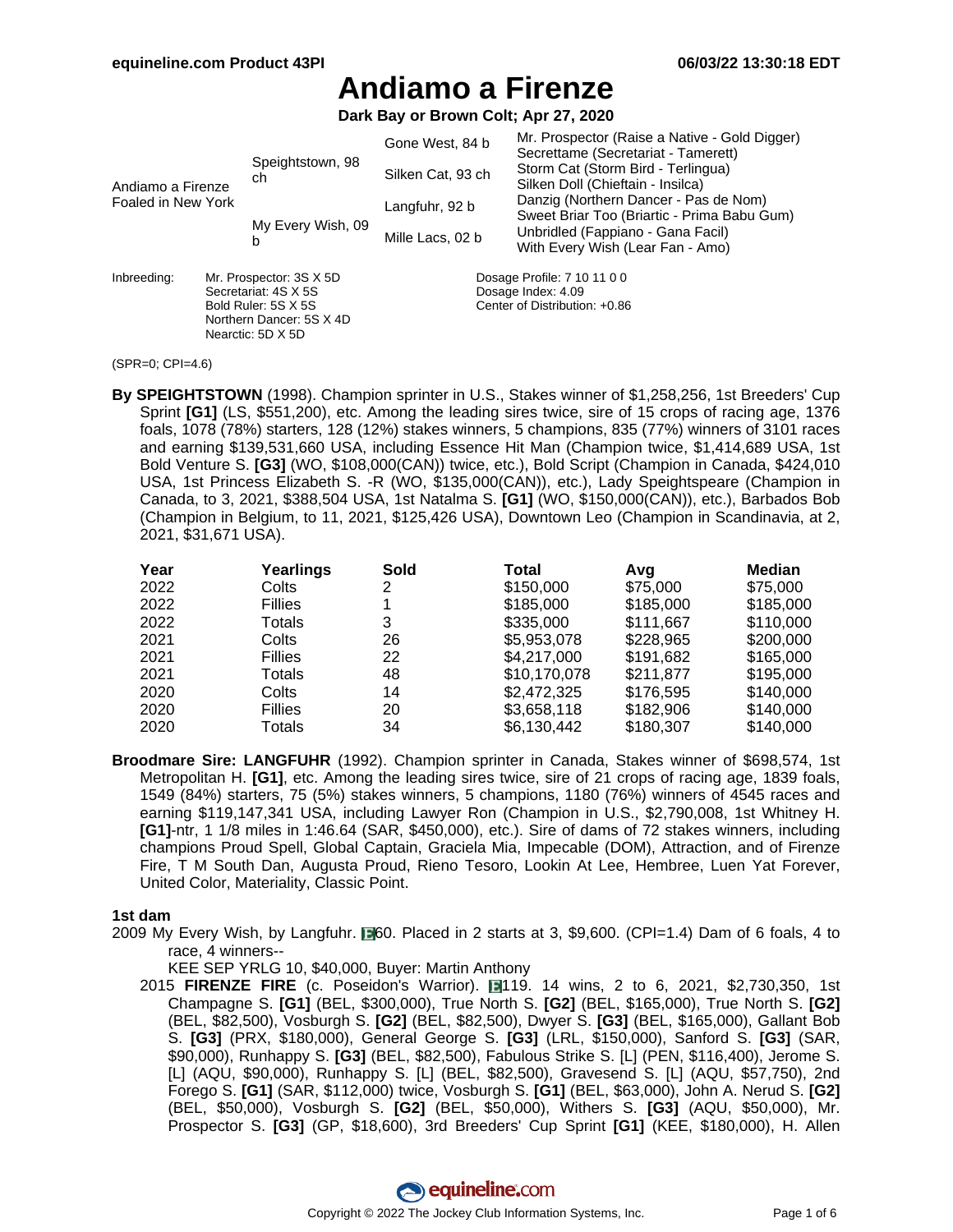Dark Bay or Brown Colt: Apr 27, 2020

|         |                                                                  |                                             |                                  | Jerkens S. [G1] (SAR, \$60,000), Zaxby's Sprint S. -R (TAM, \$10,000). Sent from United States to<br>Japan in 2021. (CPI=17.9) (AWD=6.5f)<br>2017 Firenze Freedom (f. Istan). 179. Winner at 2 and 3, placed at 4, 2021, \$137,105, 3rd Franklin<br>Square S. -R (AQU, \$12,000). (CPI=2.2) (AWD=7.5f) |        |                                                        |                                  |                    |                           |                              |                    |                          |         |               |
|---------|------------------------------------------------------------------|---------------------------------------------|----------------------------------|--------------------------------------------------------------------------------------------------------------------------------------------------------------------------------------------------------------------------------------------------------------------------------------------------------|--------|--------------------------------------------------------|----------------------------------|--------------------|---------------------------|------------------------------|--------------------|--------------------------|---------|---------------|
|         | #Track<br>Date<br>050822<br>7MTH<br>2022 summary 1 0 0 0 \$3,000 | Cond<br>ft                                  | Dist<br>6f                       | Most recent trainer: Kelly J. Breen owner: Mr. Amore Stable<br>Type/Value/Clm<br>AOC 58.2k                                                                                                                                                                                                             | Splits | 22 <sup>51</sup> 45 <sup>79</sup> 1:10 <sup>44</sup> 4 | Points Of Call<br>5 <sup>3</sup> | $5^{4}\frac{3}{4}$ | $5^{7}$ $4^{12}$ $4^{12}$ |                              | Earned<br>\$3,000  | Jockey<br>AlvaradoJ      |         | Weight<br>120 |
|         |                                                                  |                                             |                                  | 2020 Andiamo a Firenze (c. Speightstown). See below.                                                                                                                                                                                                                                                   |        |                                                        |                                  |                    |                           |                              |                    |                          |         |               |
|         |                                                                  |                                             |                                  | Most recent trainer: Kelly J. Breen owner: Mr. Amore Stable                                                                                                                                                                                                                                            |        |                                                        |                                  |                    |                           |                              |                    |                          |         |               |
|         | #Track<br>Date<br>060322<br>1BEL                                 | Cond<br>sy                                  | Dist<br>$5\frac{\cancel{2}}{2}f$ | Type/Value/Clm<br>(S)MSW 75k                                                                                                                                                                                                                                                                           | Splits | $22^{49}$ $45^{90}$ $1:04^{27}$ 1                      | Points Of Call<br>1 <sup>1</sup> | $1\frac{1}{2}$     | $1^3$ $1^4$               |                              | Earned<br>\$41,250 | Jockey<br>Ortiz,<br>Jr.I |         | Weight<br>119 |
|         | 2022 summary 1 1 0 0 \$41,250                                    |                                             |                                  | 2019 Just Leo (c. Poseidon's Warrior). ■87. 2 wins at 2, 2021, \$38,625. (CPI=1.1) (AWD=5.5f)                                                                                                                                                                                                          |        |                                                        |                                  |                    |                           |                              |                    |                          |         |               |
|         |                                                                  |                                             |                                  | 2021 Fuji Fire (c. Poseidon's Warrior).                                                                                                                                                                                                                                                                |        |                                                        |                                  |                    |                           |                              |                    |                          |         |               |
|         |                                                                  |                                             |                                  | 2022 Unnamed (f. Honest Mischief). (Live Foal Reported)                                                                                                                                                                                                                                                |        |                                                        |                                  |                    |                           |                              |                    |                          |         |               |
| 2nd dam |                                                                  |                                             |                                  |                                                                                                                                                                                                                                                                                                        |        |                                                        |                                  |                    |                           |                              |                    |                          |         |               |
|         |                                                                  |                                             |                                  | 2002 Mille Lacs, by Unbridled. 181. Winner at 2, \$41,294. Sent from United States to Saudi Arabia in                                                                                                                                                                                                  |        |                                                        |                                  |                    |                           |                              |                    |                          |         |               |
|         |                                                                  |                                             |                                  | 2013. (On turf, Unplaced in 2 starts \$330.) (On AW, Unplaced in 1 start \$139.) (CPI=1.4)                                                                                                                                                                                                             |        |                                                        |                                  |                    |                           |                              |                    |                          |         |               |
|         |                                                                  |                                             |                                  | (AWD=7.0f) Sister to Oatsee (F90. \$106,945, 3rd Supertrack Racing Series S. -R (GP,                                                                                                                                                                                                                   |        |                                                        |                                  |                    |                           |                              |                    |                          |         |               |
|         |                                                                  |                                             |                                  | \$11,000)). Dam of 5 foals, 4 to race, 2 winners--                                                                                                                                                                                                                                                     |        |                                                        |                                  |                    |                           |                              |                    |                          |         |               |
|         |                                                                  |                                             |                                  | KEE NOV BRDG 13, \$135,000, Buyer: Chad Schumer (in foal to Harlan's Holiday)                                                                                                                                                                                                                          |        |                                                        |                                  |                    |                           |                              |                    |                          |         |               |
|         |                                                                  |                                             |                                  | KEE JAN ALL AGES 12, \$110,000 (RNA)                                                                                                                                                                                                                                                                   |        |                                                        |                                  |                    |                           |                              |                    |                          |         |               |
|         |                                                                  |                                             |                                  | KEE NOV BRDG 10, \$20,000, Buyer: Todd Lichti (in foal to Langfuhr)                                                                                                                                                                                                                                    |        |                                                        |                                  |                    |                           |                              |                    |                          |         |               |
|         |                                                                  |                                             |                                  | KEE SEP YRLG 03, \$385,000 (RNA)                                                                                                                                                                                                                                                                       |        |                                                        |                                  |                    |                           |                              |                    |                          |         |               |
|         |                                                                  |                                             |                                  | 2010 Esprit de Corps (f. Langfuhr). 284. Winner at 3, \$23,525. (On turf, Winner at 3 \$22,840 in 5                                                                                                                                                                                                    |        |                                                        |                                  |                    |                           |                              |                    |                          |         |               |
|         |                                                                  |                                             |                                  | starts.) (On AW, Unplaced in 2 starts \$685.) (CPI=0.9) (AWD=8.5f) Dam of 7 foals, 5 to race,                                                                                                                                                                                                          |        |                                                        |                                  |                    |                           |                              |                    |                          |         |               |
|         |                                                                  | 2 winners--                                 |                                  |                                                                                                                                                                                                                                                                                                        |        |                                                        |                                  |                    |                           |                              |                    |                          |         |               |
|         |                                                                  |                                             |                                  | KEE NOV BRDG 10, \$57,000, Buyer: Preston Madden                                                                                                                                                                                                                                                       |        |                                                        |                                  |                    |                           |                              |                    |                          |         |               |
|         |                                                                  |                                             |                                  | 2016 Market Garden (g. I Want Revenge). 20. Winner at 3 and 4, \$42,636. Died 2021. (On turf,                                                                                                                                                                                                          |        |                                                        |                                  |                    |                           |                              |                    |                          |         |               |
|         |                                                                  |                                             |                                  | Winner at 3 and 4 \$34,096 in 10 starts.) (On AW, Unplaced in 2 starts \$460.) (CPI=0.6)                                                                                                                                                                                                               |        |                                                        |                                  |                    |                           |                              |                    |                          |         |               |
|         |                                                                  | $(AWD=8.2f)$                                |                                  |                                                                                                                                                                                                                                                                                                        |        |                                                        |                                  |                    |                           |                              |                    |                          |         |               |
|         |                                                                  |                                             |                                  | 2018 Kentucky Pride (f. Gio Ponti). 179. Winner at 2 and 4, 2022, \$40,022. (On turf, Unplaced in                                                                                                                                                                                                      |        |                                                        |                                  |                    |                           |                              |                    |                          |         |               |
|         |                                                                  |                                             |                                  | 2 starts \$1,208.) (On AW, Winner at 4, 2022 \$20,490 in 4 starts.) (CPI=0.7) (AWD=8.4f)                                                                                                                                                                                                               |        |                                                        |                                  |                    |                           |                              |                    |                          |         |               |
|         |                                                                  |                                             |                                  | Most recent trainer: Robert B. Hess, Jr. owner: Jeffrey Lambert                                                                                                                                                                                                                                        |        |                                                        |                                  |                    |                           |                              |                    |                          |         |               |
|         | Date                                                             | #Track                                      | Cond<br>Dist                     | Type/Value/Clm                                                                                                                                                                                                                                                                                         | Splits | 4868 1:1333 1:4336 9                                   |                                  | Points Of Call     |                           |                              | Earned             |                          | Jockey  | Weight        |
|         | 052122                                                           | 12GP<br>ft<br>2022 summary 4 1 2 1 \$20,490 |                                  | 8.32f<br>CLM18.4k/8k                                                                                                                                                                                                                                                                                   |        |                                                        | 5 <sup>3</sup>                   | 3 <sup>1</sup>     |                           | $1hd$ $13$                   |                    | \$10,800                 | PerezE  | 126           |
|         |                                                                  |                                             |                                  | 2017 Marine Corps (f. I Want Revenge). [346. Unplaced in 1 start, \$845. (CPI=0.1)                                                                                                                                                                                                                     |        |                                                        |                                  |                    |                           |                              |                    |                          |         |               |
|         |                                                                  |                                             |                                  | 2015 Revenge Is Sweet (f. I Want Revenge). [29. Unplaced in 1 start, \$153. (On turf, Unplaced                                                                                                                                                                                                         |        |                                                        |                                  |                    |                           |                              |                    |                          |         |               |
|         |                                                                  | in 1 start \$153.)                          |                                  |                                                                                                                                                                                                                                                                                                        |        |                                                        |                                  |                    |                           |                              |                    |                          |         |               |
|         |                                                                  |                                             |                                  | KEE NOV BRDG 15, \$6,200, Buyer: Marco Medina                                                                                                                                                                                                                                                          |        |                                                        |                                  |                    |                           |                              |                    |                          |         |               |
|         |                                                                  |                                             |                                  | 2019 Cugine (g. Mohaymen). 267. Unplaced, \$8,880. (CPI=0.5)                                                                                                                                                                                                                                           |        |                                                        |                                  |                    |                           |                              |                    |                          |         |               |
|         |                                                                  |                                             |                                  | Most recent trainer: Oscar S. Barrera, III owner: Gagliano Stables                                                                                                                                                                                                                                     |        |                                                        |                                  |                    |                           |                              |                    |                          |         |               |
|         | Date                                                             | #Track                                      | Cond<br>Dist                     | Type/Value/Clm                                                                                                                                                                                                                                                                                         | Splits |                                                        |                                  | Points Of Call     |                           |                              | Earned             |                          | Jockey  | Weight        |
|         | 052922                                                           | 1BEL<br>ft<br>2022 summary 3 0 0 0 \$8,880  | 6f                               | MCL43.6k/40k                                                                                                                                                                                                                                                                                           |        | 2286 4647 1:1210 5                                     | $5^{7}$ <sub>4</sub>             | 5 <sup>9</sup>     |                           | $4^{11}$ $4^{11}\frac{1}{4}$ | \$2,700            |                          | GomezJA | 113           |
|         |                                                                  |                                             |                                  | OBS SPR 2YO 2021, \$15,000, Buyer: Gagliano Stables                                                                                                                                                                                                                                                    |        |                                                        |                                  |                    |                           |                              |                    |                          |         |               |
|         |                                                                  |                                             |                                  | 2022 Unnamed (f. Promises Fulfilled). (Live Foal Reported)                                                                                                                                                                                                                                             |        |                                                        |                                  |                    |                           |                              |                    |                          |         |               |
|         | 2021 Unnamed (f. Mohaymen).                                      |                                             |                                  |                                                                                                                                                                                                                                                                                                        |        |                                                        |                                  |                    |                           |                              |                    |                          |         |               |
|         |                                                                  |                                             |                                  | 2008 Goody Two Shoes (f. Orientate). ■47. Winner at 3, \$4,937(USA) (\$4,810(CAN)). (CPI=0.1)                                                                                                                                                                                                          |        |                                                        |                                  |                    |                           |                              |                    |                          |         |               |
|         |                                                                  |                                             |                                  | (AWD=7.5f) Dam of 7 foals, 4 to race, 2 winners--                                                                                                                                                                                                                                                      |        |                                                        |                                  |                    |                           |                              |                    |                          |         |               |
|         |                                                                  |                                             |                                  | KEE JAN ALL AGES 12, \$20,000 (RNA)                                                                                                                                                                                                                                                                    |        |                                                        |                                  |                    |                           |                              |                    |                          |         |               |
|         |                                                                  |                                             |                                  | KEE JAN ALL AGES 11, \$11,000, Buyer: Clayton Gray                                                                                                                                                                                                                                                     |        |                                                        |                                  |                    |                           |                              |                    |                          |         |               |
|         |                                                                  |                                             |                                  | 2016 Shoeless (g. Goldencents). 283. 3 wins at 2 and 3, \$65,700. (On turf, Winner at 3 \$15,485                                                                                                                                                                                                       |        |                                                        |                                  |                    |                           |                              |                    |                          |         |               |
|         |                                                                  |                                             |                                  | in 8 starts.) (CPI=0.4) (AWD=8.1f)                                                                                                                                                                                                                                                                     |        |                                                        |                                  |                    |                           |                              |                    |                          |         |               |
|         |                                                                  |                                             |                                  | OBS SPR 2YO 2018, \$47,000 (RNA)                                                                                                                                                                                                                                                                       |        |                                                        |                                  |                    |                           |                              |                    |                          |         |               |
|         |                                                                  |                                             |                                  | FTK OCT YRLG 2017, \$8,000, Buyer: Gabriel Dixon                                                                                                                                                                                                                                                       |        |                                                        |                                  |                    |                           |                              |                    |                          |         |               |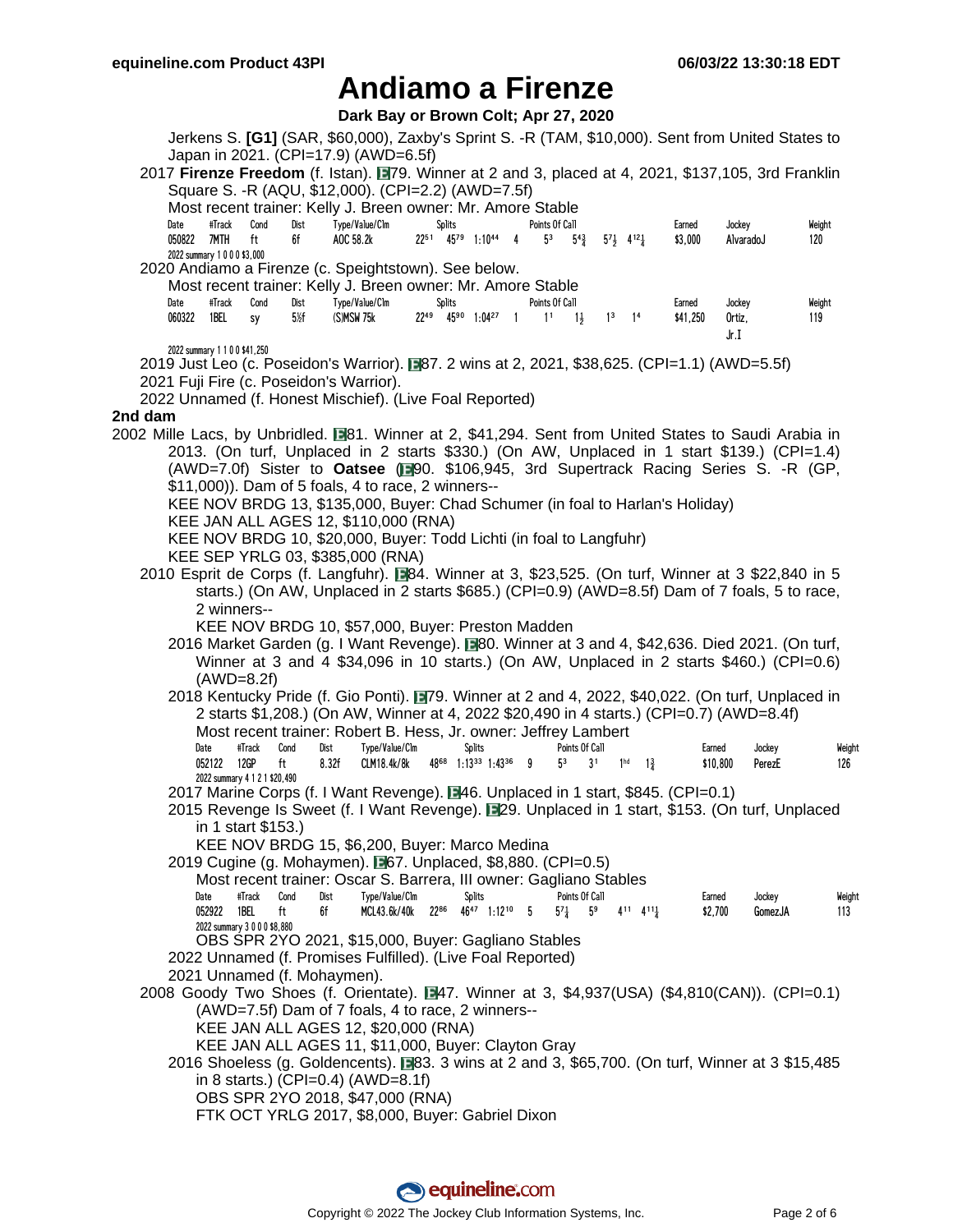**Dark Bay or Brown Colt; Apr 27, 2020**

FTK SUM YRLG 2017, \$10,000 (RNA)

2015 Caymus Reserve (f. Tapizar). **1974. 4 wins, 3 to 5, \$32,402(USA) (\$10,241, \$29,110(CAN)).** (On turf, Unplaced in 1 start \$882.) (CPI=0.4) (AWD=6.1f)

OBS SPR 2YO 2017, \$45,000, Buyer: Tiger Stable

KEE SEP YRLG 2016, \$75,000, Buyer: Solana Beach Sales

2019 Make the Way Clear (g. Speightster). 75. Placed at 2 and 3, 2022, \$26,160. (CPI=0.3)

Most recent trainer: Michael E. Gorham owner: Jahfa-Ju Racing Stable LLC

| Date | #Track Cond                   | Dist | Type/Value/Clm                                                                                                                                   | <b>Splits</b> |  | Points Of Call |  | Earned | Jockey     | Weight |
|------|-------------------------------|------|--------------------------------------------------------------------------------------------------------------------------------------------------|---------------|--|----------------|--|--------|------------|--------|
|      | 050822 8LRL gd                | 1m   | MCL28.1k/16k 49 <sup>01</sup> 1:14 <sup>39</sup> 1:39 <sup>02</sup> 3 1 <del>1</del> 5 <sup>4</sup> <sub>3</sub> 7 <sup>11</sup> 8 <sup>22</sup> |               |  |                |  | \$300  | RodriauezJ | 124    |
|      | 2022 summary 6 0 1 1 \$12,276 |      |                                                                                                                                                  |               |  |                |  |        |            |        |

OBS MAR 2YO 2021, \$22,000 (RNA)

FTK OCT YRLG 2020, \$8,000, Buyer: James R. Layden

2018 Freedom First (f. Constitution). Unraced.

2013 Winfelow (g. Forestry). 229. Unplaced, \$806. (On turf, Unplaced in 2 starts \$421.)

2022 Unnamed (f. Dialed In). (Live Foal Reported)

2020 Unnamed (f. Tapwrit).

KEE SEP YRLG 2021, \$25,000, Buyer: AB Thoroughbred

2009 My Every Wish (f. Langfuhr). **160.** See above.

- 2012 Bold Reality (c. Indygo Shiner). Unraced.
- 2019 =Ad'hareyah (f. Roaring Fever). Unplaced in Saudi Arabia.

#### **3rd dam**

- 1991 With Every Wish, by Lear Fan. 1100. 4 wins, 2 to 4, \$110,143, 2nd Valnor H. (HAW, \$8,435), 3rd Indian Maid H. (HAW, \$4,644). (On turf, Winner at 2 \$43,931 in 16 starts.) (CPI=2.2) (AWD=8.0f) Half-sister to AMOS ( $\blacksquare$ 112. \$181,248, 1st Foolish Pleasure Breeders' Cup S. (CRC, \$28,950), sire). Dam of 12 foals, 10 to race, 7 winners--
	- KEE NOV BRDG 05, \$30,000, Buyer: JS Company (in foal to Birdstone)
	- KEE JAN ALL AGES 04, \$175,000 (RNA)
	- KEE NOV BRDG 95, \$140,000, Buyer: Bentley L. Smith

KEE APR 2YO 93, \$45,000, Buyer: Clint C. Goodrich

1997 **Oatsee** (f. Unbridled). 190. 2 wins at 3, \$106,945, 3rd Supertrack Racing Series S. -R (GP, \$11,000). Returned to United States from Great Britain in 2013. Broodmare of the year in 2011. (On turf, Unplaced in 1 start.) (CPI=2.0) (AWD=7.0f) Dam of 17 foals, 14 to race, 11 winners--

KEE NOV BRDG 08, \$1,550,000, Buyer: My MeadowView (in foal to A.P. Indy)

KEE JAN ALL AGES 06, \$135,000, Buyer: Belvedere Farm, agent (in foal to Langfuhr)

2008 **SHACKLEFORD** (c. Forestry). 122. 6 wins, 2 to 4, \$3,090,101, 1st Preakness S. **[G1]** (PIM, \$1,100,000), Metropolitan H. **[G1]** (BEL, \$450,000), Clark H. **[G1]** (CD, \$266,054), Churchill Downs S. **[G2]** (CD, \$265,578), 2nd Haskell Invitational S. **[G1]** (MTH, \$200,000), Florida Derby **[G1]** (GP, \$200,000), Breeders' Cup Dirt Mile **[G1]** (CD, \$180,000), Indiana Derby **[G2]** (HOO, \$100,137), Kelso H. **[G2]** (BEL, \$80,000), 3rd Carter H. **[G1]** (AQU, \$40,000). Sent from United States to Republic of Korea in 2020. Sire. (On AW, Unplaced in 1 start \$134.) (CPI=48.8) (AWD=8.2f)

KEE SEP YRLG 09, \$275,000 (RNA)

2004 **LADY JOANNE** (f. Orientate). 110. 6 wins in 11 starts at 2 and 3, \$987,094, 1st Alabama S. **[G1]** (SAR, \$360,000), Golden Rod S. **[G2]** (CD, \$133,684), Dogwood S. **[G3]** (CD, \$101,698), Banshee Breeze S. -R (SAR, \$49,200), 2nd Mother Goose S. **[G1]** (BEL, \$50,000), Juddmonte Spinster S. **[G1]** (KEE, \$100,000), 3rd Pocahontas S. **[G3]** (CD, \$10,972). Sent from United States to Japan in 2011. (On AW, Winner at 2 \$133,445 in 3 starts.) (CPI=29.2) (AWD=8.1f) Dam of 9 foals, 5 to race, 3 winners

FTK FALL MIX 09, \$1,600,000, Buyer: Dr. Masatake Iida (in foal to Tiznow)

KEE NOV BRDG 08, \$1,250,000, Buyer: Adena Springs Farm (in foal to Mr. Greeley)

2003 **BAGHDARIA** (f. Royal Academy). **■**108. 6 wins, 2 to 4, \$725,433, 1st Indiana Breeders' Cup Oaks **[G3]** (HOO, \$237,076), Silverbulletday S. **[G3]** (LAD, \$161,520), Iowa Oaks **[G3]** (PRM, \$120,000), Sweetheart S. [L] (DED, \$45,000), 3rd Louisville Breeders' Cup S. **[G2]** (CD, \$32,591), Black-Eyed Susan S. **[G2]** (PIM, \$27,500). (On turf, Winner in 1 start at 2 \$22,200.) (On AW, Placed in 1 start at 4 \$22,500.) (CPI=14.7) (AWD=7.9f) Dam of 11 foals, 6 to race, 6 winners

KEE SEP YRLG 04, \$52,000, Buyer: Wayne R. Sanders and Larry Hirsch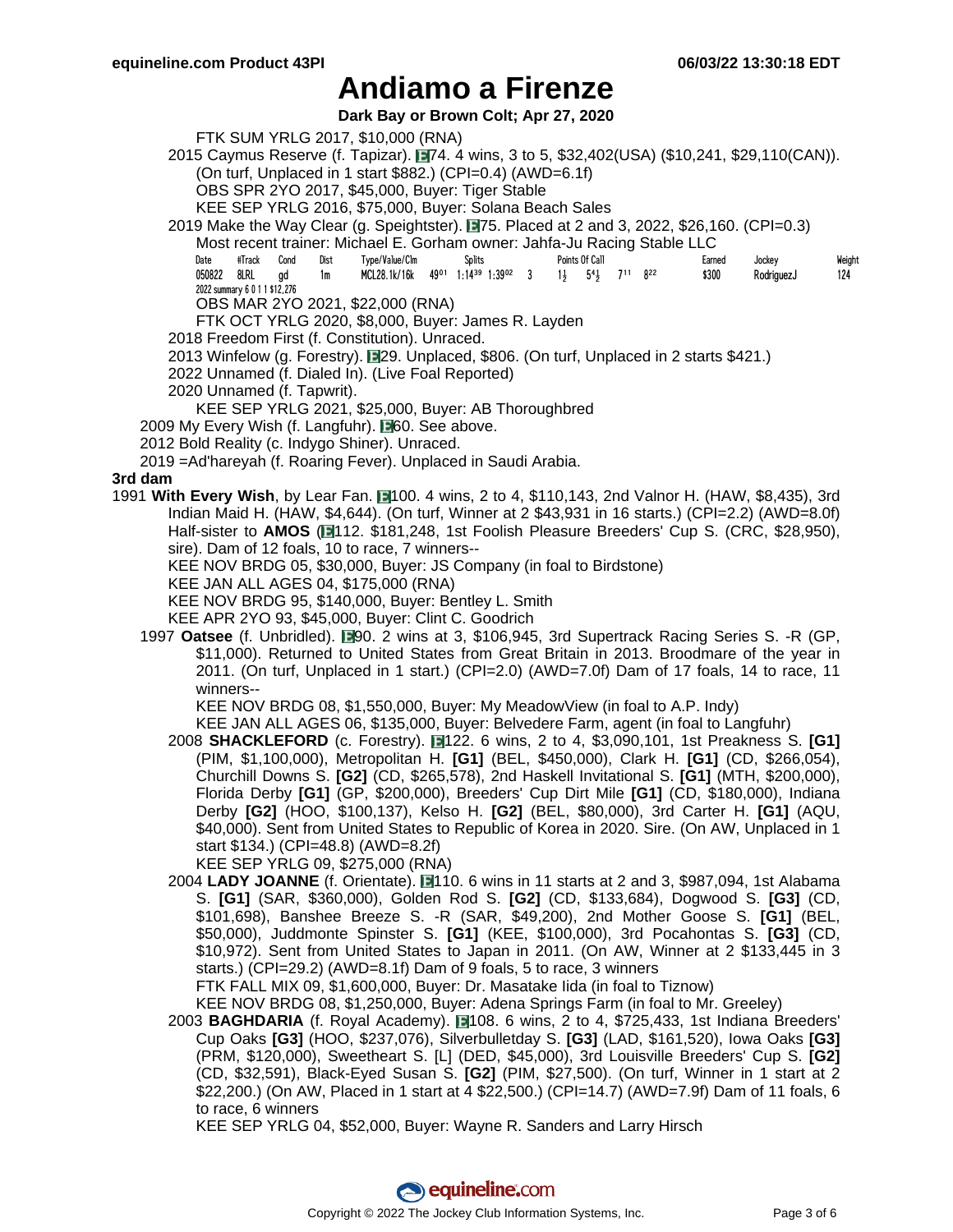**Dark Bay or Brown Colt; Apr 27, 2020**

- 2007 **AFLEETING LADY** (f. Afleet Alex). 111. 7 wins at 4 and 5, \$473,526, 1st Falls City H. **[G2]** (CD, \$98,704), Turnback the Alarm H. **[G3]** (BEL, \$90,000), Lady's Secret S. [L] (MTH, \$45,000), 2nd Falls City H. **[G2]** (CD, \$37,583), Fleur de Lis H. **[G2]** (CD, \$32,017), 3rd Mari Hulman George S. [L] (HOO, \$11,070). (On turf, Unplaced in 1 start \$385.) (On AW, Unplaced in 1 start \$1,500.) (CPI=9.1) (AWD=8.5f) Dam of 5 foals, 3 to race, 2 winners FTK FALL MIX 13, \$2,700,000 (RNA)
- 2009 **STEPHANOATSEE** (r. A.P. Indy). 1108. 3 wins at 2 and 3, \$357,173, 1st Barbaro S. [L] (DEL, \$60,000), 2nd Strub S. **[G2]** (SA, \$40,000), Count Fleet S. [L] (AQU, \$30,000), 3rd Discovery H. **[G3]** (AQU, \$15,000). Sire. (On AW, Unplaced in 1 start \$3,000.) (CPI=5.0) (AWD=8.5f)
- 2002 Grand Portege (f. Grand Slam).  $\Box$ 96. 3 wins at 3 and 4, \$101,171. (CPI=4.2) (AWD=6.0f) Dam of 10 foals, 5 to race, 3 winners KEE JAN ALL AGES 12, \$300,000, Buyer: Xavier International Bloodstock (in foal to Tapit) KEE NOV BRDG 09, \$105,000, Buyer: Cape Thoroughbreds (in foal to Afleet Alex) KEE SEP YRLG 03, \$27,000 (RNA)
- 2013 Sherini (f. Bernardini). 190. Winner at 3 and 4, \$105,700. (On turf, Placed in 2 starts \$10,610.) (CPI=3.1) (AWD=8.8f) Dam of 4 foals, 1 to race, 1 winner
- 2016 Osage Moon (g. Malibu Moon). 197. 3 wins at 3 and 5, 2021, \$101,369(USA) (\$20,186, \$107,555(CAN)). Set ncr at Woodbine, 1 1/16 miles in 1:42.44 (2019). (On turf, 2 wins at 3, 2021 \$64,025 in 7 starts.) (On AW, Winner at 5, 2021 \$36,944 in 12 starts.) (CPI=1.3) (AWD=8.3f)

Most recent trainer: Rowena Beck owner: Frank Mayfield, Jr.

| Date | #Track                     | Cond | Dist | Type/Value/Clm | Splits                                                                                                                                       | Points Of Call |  | Earned | Jockev  | Weight |
|------|----------------------------|------|------|----------------|----------------------------------------------------------------------------------------------------------------------------------------------|----------------|--|--------|---------|--------|
|      | 021622 4TP ft              |      | 1m   | CLM24k/8k      | $47^{69}$ 1:12 <sup>35</sup> 1:38 <sup>76</sup> 11 4 <sup>3</sup> 7 <sup>6</sup> 11 <sup>12</sup> <sup>1</sup> 11 <sup>17</sup> <sup>2</sup> |                |  | \$240  | FelixJE | 120    |
|      | 2022 summary 2 0 0 0 \$540 |      |      |                |                                                                                                                                              |                |  |        |         |        |
|      |                            |      |      | $L = L \cup L$ |                                                                                                                                              |                |  |        |         |        |

KEE NOV BRDG 2020, \$25,000, Buyer: Frank Mayfield Jr.

- KEE SEP YRLG 2017, \$575,000 (RNA)
- 2019 King of Truth (g. Into Mischief).  $\Box$ 83. Winner at 2, placed at 3, 2022, \$48,894. (On turf, Placed in 2 starts \$8,730.) (On AW, Placed in 1 start \$8,360.) (CPI=0.9) (AWD=8.0f) Most recent trainer: Amador Merei Sanchez owner: Daniel Alonso Date #Track Cond Dist Type/Value/Clm Splits Points Of Call Earned Jockey Weight 051422 10GP fm a5f RoarB 21<sup>94</sup> 44<sup>17</sup> 55<sup>85</sup> 5 5<sup>5</sup> 5<sup>5</sup> 5<sup>7</sup> 6<sup>8</sup> \$750 MorelosJE 118

2022 summary 4 0 2 0 \$27,090 KEE SEP YRLG 2020, \$175,000, Buyer: M Racing Group

2012 Play Pretty (f. Indian Charlie). ■91. Winner at 2, \$38,960. Sent from United States to Japan in 2019. (CPI=1.7) (AWD=8.5f) Dam of 3 foals, 1 to race

FTK FALL MIX 2019, \$750,000, Buyer: Shadai Farm (in foal to Into Mischief)

- 2015 Cheery Oats (f. Distorted Humor). **1982.** Winner at 3, \$21,120. (On turf, Unplaced in 2 starts \$630.) (On AW, Winner in 2 starts at 3 \$20,190.) (CPI=1.0) (AWD=8.0f) Dam of 2 foals
- 2006 Miss Sea Oats (f. Langfuhr). **153. Placed at 3, \$1,385. Died 2016. (On turf, Unplaced in 2** starts \$315.) (CPI=0.1) Dam of 6 foals, 4 to race, 3 winners
	- KEE NOV BRDG 14, \$150,000 (RNA)

KEE JAN ALL AGES 14, \$310,000 (RNA)

- 2010 Dare Me (g. Johannesburg). 179. Placed at 3, \$12,100. (CPI=1.0)
- 2005 Haysee (f. Orientate). Unraced. Dam of 10 foals, 8 to race, 7 winners KEE NOV BRDG 12, \$145,000 (RNA)
- KEE NOV BRDG 10, \$85,000, Buyer: Lakland Farm (in foal to Tapit)
- 2017 Ghost Maker (g. Ghostzapper). Unraced.
	- KEE SEP YRLG 2018, \$300,000, Buyer: Whisper Hill Farm
- 2014 Avena (f. =Frankel (GB)). Unraced. Dam of 3 foals
- 2018 Ononimo (f. Hard Spun).  $\blacksquare$ 67. Unplaced, \$1,737. (On turf, Unplaced in 2 starts \$1,337.) (On AW, Unplaced in 2 starts \$400.) (CPI=0.1)
	- KEE NOV BRDG 2021, \$130,000, Buyer: Stoneriggs Farm
- KEE SEP YRLG 2019, \$240,000 (RNA)
- 2002 Mille Lacs (f. Unbridled). **81.** See above.
- 2001 Roused (f. Saint Ballado). 175. Winner at 2, \$28,475. Sent from United States to Uruguay in 2011. (On turf, Unplaced in 1 start \$340.) (CPI=1.5) (AWD=8.5f) Dam of 9 foals, 8 to race, 4 winners--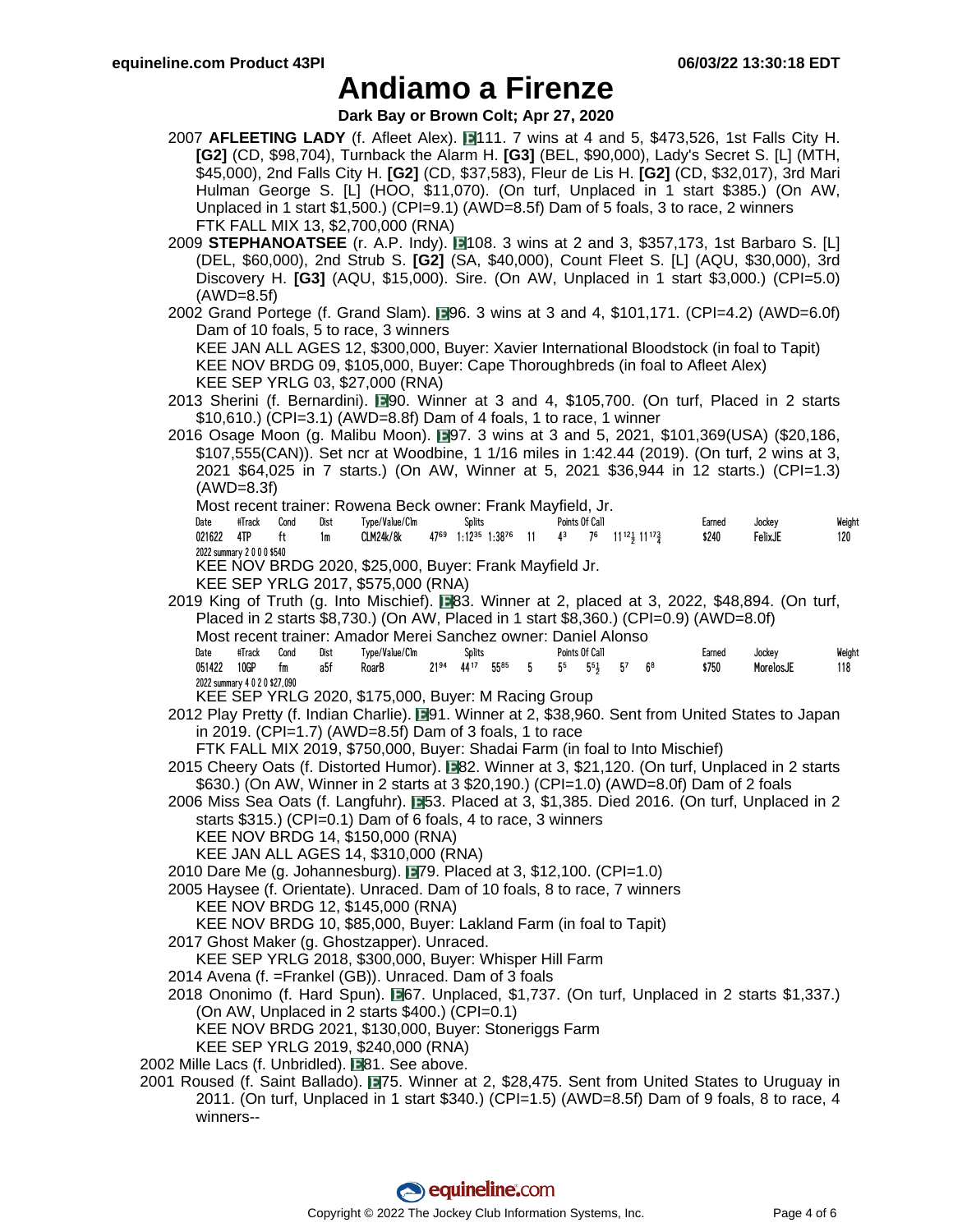**Dark Bay or Brown Colt; Apr 27, 2020**

OBS WNT MIX 11, \$3,700, Buyer: Nicolas Barreneche (in foal to Keyed Entry)

KEE NOV BRDG 08, \$32,000, Buyer: Murray Stroud (in foal to Eddington)

FTK WNT MIX FEB 06, \$152,000, Buyer: Gainesway Bloodstock Service (in foal to Smoke Glacken)

KEE NOV BRDG 04, \$95,000, Buyer: Bluewater Sales Agent (in foal to Smoke Glacken)

- 2006 Dobra (f. Smoke Glacken). 198. 9 wins, 3 to 6, \$202,681. (On turf, Winner at 5 \$29,690 in 5 starts.) (On AW, Placed at 3 \$2,160 in 3 starts.) (CPI=2.5) (AWD=6.4f) Dam of 7 foals, 5 to race, 3 winners
- 2010 Super Amazing (f. Put It Back). **1380. 3 wins at 4, \$41,278(USA) (\$6,541, \$36,246(CAN)).** Sent from United States to Chile in 2015. (On turf, Unplaced in 1 start \$253.) (On AW, Placed \$15,710 in 5 starts.) (CPI=0.5) (AWD=6.0f) Dam of 4 foals, 4 to race
- 2012 =Desiree Ft (URU) (f. =Fui Tambem (BRZ)). 3 wins at 2 and 4, 582,932 Pesos (\$21,789 USA), in Uruguay. (CPI=1.1) (AWD=5.1f)
- 2014 =Country and Honour (URU) (c. Honour and Glory). Winner at 3, 285,699 Pesos (\$9,654 USA), in Uruguay. (On turf, Unplaced in 1 start.) (CPI=0.5) (AWD=6.5f)
- 2005 Cool Concept (g. Smoke Glacken). 194. Placed at 3, \$23,020. (On turf, Placed in 1 start at 3 \$4,400.) (On AW, Placed in 1 start at 3 \$7,200.) (CPI=1.0)
- 2016 =Figari Posse (URU) (c. Posse). Placed at 2, 24,156 Pesos (\$685 USA), in Uruguay.  $(CPI=0.1)$
- 2011 =Bigornia (URU) (f. Keyed Entry). Unraced in Uruguay.
- 2009 Stellar Kisses (f. Eddington).  $\blacksquare$ 44. Unplaced, \$4,187(USA) (\$4,163(CAN)). (On AW, Unplaced \$3,549 in 4 starts.) (CPI=0.1)
	- FTK OCT YRLG 10, \$4,700 (RNA)
- 2007 Lady Laurie Snow (f. Afleet Alex). 78. Unplaced, \$3,003. Sent from United States to Thailand in 2010. (On turf, Unplaced in 2 starts \$533.) (On AW, Unplaced in 1 start \$1,500.)  $(CPI=0.2)$  Dam of 1 foal

KEE NOV BRDG 10, \$6,500, Buyer: Bruno De Berdt (in foal to Orientate)

- 2009 Art of King (c. Proud Citizen). 6 wins, 3 to 7, 15,865,000 Yen (\$181,018 USA), in Japan. Sent from United States to Japan in 2010. (On turf, Placed \$24,448 in 3 starts.) (CPI=0.6) (AWD=7.0f)
- 1998 Root Beer Float (g. Cahill Road). 1105. 7 wins, 3 to 7, \$110,160. (On turf, Placed \$7,062 in 5 starts.) (CPI=1.0) (AWD=7.1f)

KEE SEP YRLG 99, \$11,000, Buyer: Tim McCanna

- 2000 Worthing (g. Saint Ballado).  $\blacksquare 80.3$  wins at 5, \$37,626. (On turf, Winner at 5 \$13,860 in 8 starts.) (CPI=1.0) (AWD=8.3f)
	- KEE JUL YRLG 01, \$500,000, Buyer: Eugene Melnyk
- 2010 Wrath of Cong (g. Congaree). **56.** Winner at 3, \$10,598. (On turf, Unplaced in 1 start \$273.) (CPI=0.2) (AWD=8.2f)
	- FTI SPR 2YO 12, \$27,000 (RNA)
	- FTK OCT YRLG 11, \$47,000 (RNA)
- 1999 Gazebo (c. Unbridled). Sire.
- 2004 With Every Thought (f. Grand Slam). 173. Unplaced, \$1,562. (On turf, Unplaced in 1 start.) (CPI=0.1) Dam of 9 foals, 6 to race, 4 winners--

KEE JAN ALL AGES 16, \$5,500, Buyer: DR Goodnight (in foal to Liaison)

KEE JAN ALL AGES 13, \$30,000, Buyer: Marathon Farm (in foal to Summer Bird)

KEE NOV BRDG 10, \$32,000, Buyer: JMC Bloodstock, agent (in foal to Birdstone)

2009 Hawk Talk (g. Birdstone). **1981. 3 wins, 2 to 4, \$48,375. (On turf, Placed \$3,797 in 3 starts.)**  $(CPI=0.6)$   $(AWD=8.4f)$ 

KEE SEP YRLG 10, \$42,000, Buyer: Beverly Lewis

- 2016 Nantan (g. Liaison).  $\Box$  82. 2 wins at 3, \$32,524. (On turf, Unplaced \$1,405 in 3 starts.)  $(CPI=0.4)$   $(AWD=6.0f)$ 
	- FTK OCT YRLG 2017, \$4,000 (RNA)
- 2012 Self Starter (g. Tiz Wonderful). **1987. 3 wins at 3 and 4, \$31,443.** (On turf, Placed in 2 starts \$6,350.) (CPI=0.8) (AWD=6.3f)

KEE NOV BRDG 12, \$32,000, Buyer: Kenneth L. & Sarah K. Ramsey

2013 Maryland Bird (f. Summer Bird).  $\blacksquare$ 69. Winner at 4, \$15,151. (On turf, Placed \$8,031 in 3 starts.) (CPI=0.6) (AWD=7.0f)

FTI WINTER MIX 2017, \$1,000 (RNA)